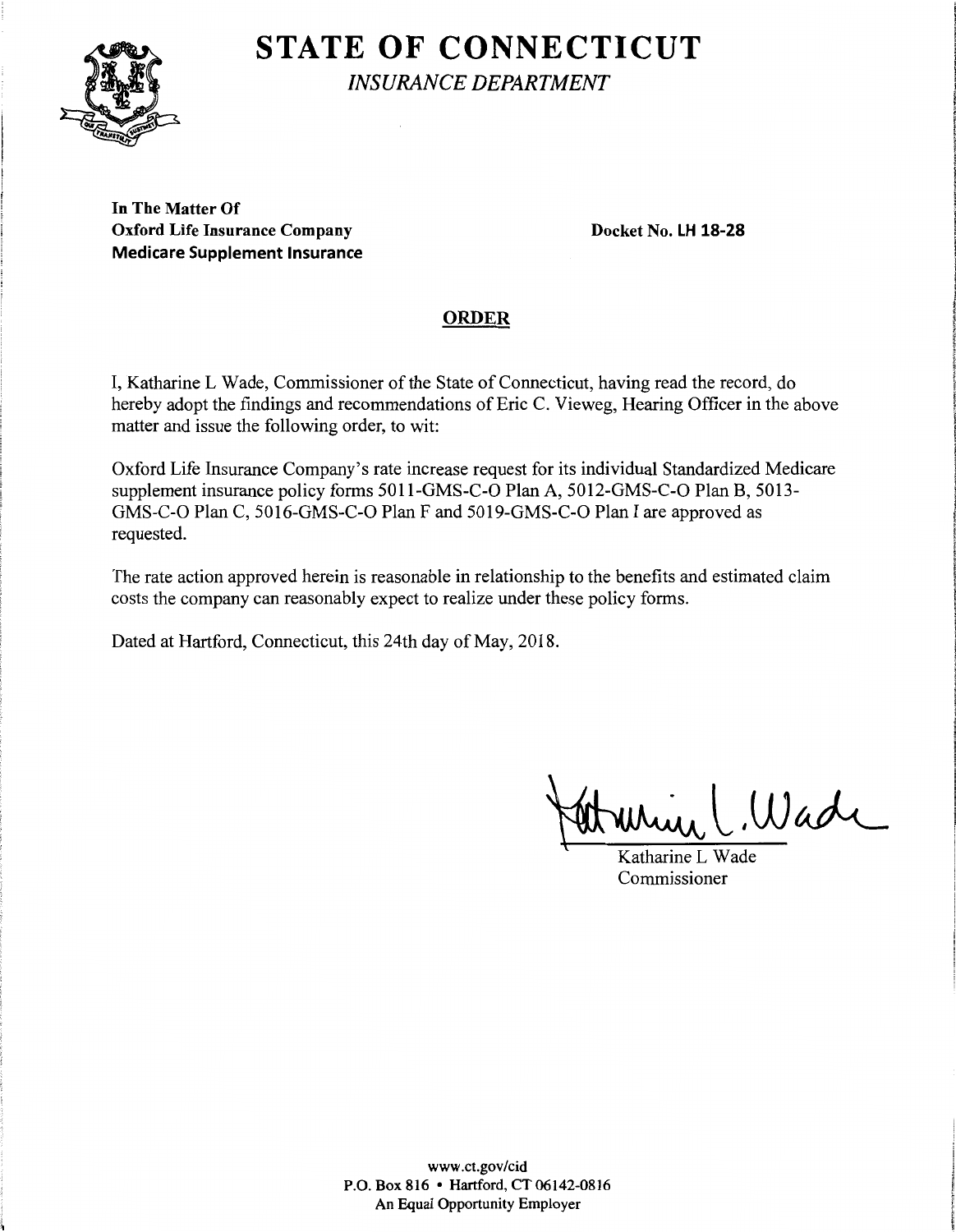

**STATE OF CONNECTICUT** 

*INSURANCE DEPARTMENT* 

| In The Matter Of                     |  |
|--------------------------------------|--|
| <b>Oxford Life Insurance Company</b> |  |
| Medicare Supplement Insurance        |  |
|                                      |  |

**Docket No. LH 18-28** 

### **PROPOSED FINAL DECISION**

## **1. INTRODUCTION**

The Insurance Commissioner of the State of Connecticut is empowered to review rates charged for individual and group Medicare supplement policies sold to any resident of this State who is eligible for Medicare. The source for this regulatory authority is contained in Chapter 700c and Section 38a-495a of the Connecticut General Statutes.

After due notice, a hearing was held at the Insurance Department in Hartford, CT on Wednesday May 9, 2018, to consider whether or not the rate increases requested by Oxford Life Insurance Company on its Medicare supplement insurance business should be approved.

No members from the general public attended the hearing.

No company representatives from Oxford Life Insurance Company attended the hearing.

The hearing was conducted in accordance with the requirements of Section 38a-474, Connecticut General Statutes, the Uniform Administrative Procedures Act, Chapter 54 of Section 3 Sa-8-1 et seq. of the Regulations of Connecticut State Agencies.

A Medicare supplement policy is a private health insurance policy sold on an individual or group basis, which provides benefits that are additional to the benefits provided by Medicare. For many years Medicare supplement policies have been highly regulated under both state and federal law to protect the interests of persons eligible for Medicare who depend on these policies to provide additional coverage for the costs of health care.

Effective December 1, 2005, Connecticut amended its program of standardized Medicare supplement policies in accordance with Section 38a-496a of the Connecticut General Statutes, and Sections 38a-495a-1 through 38a-495a-21 ofthe Regulations of Connecticut Agencies. This program, which conforms to federal requirements, provides a "core" package of benefits known as Plan A. Insurers may also offer any one or more of eleven other plans (Plans B through N).

Effective January 1, 2006, in accordance with Section 38a-495c of the Connecticut General Statutes (as amended by Public Act 05-20) premiums for all Medicare supplement policies in the state must use community rating. Rates for Plans A through N must be computed without regard to age, gender, previous claims history or the medical condition of any person covered by a Medicare supplement policy or certificate.

> www.ct.gov/cid P.O. Box 816 • Hartford, CT 06142-0816 An Equal Opportunity Employer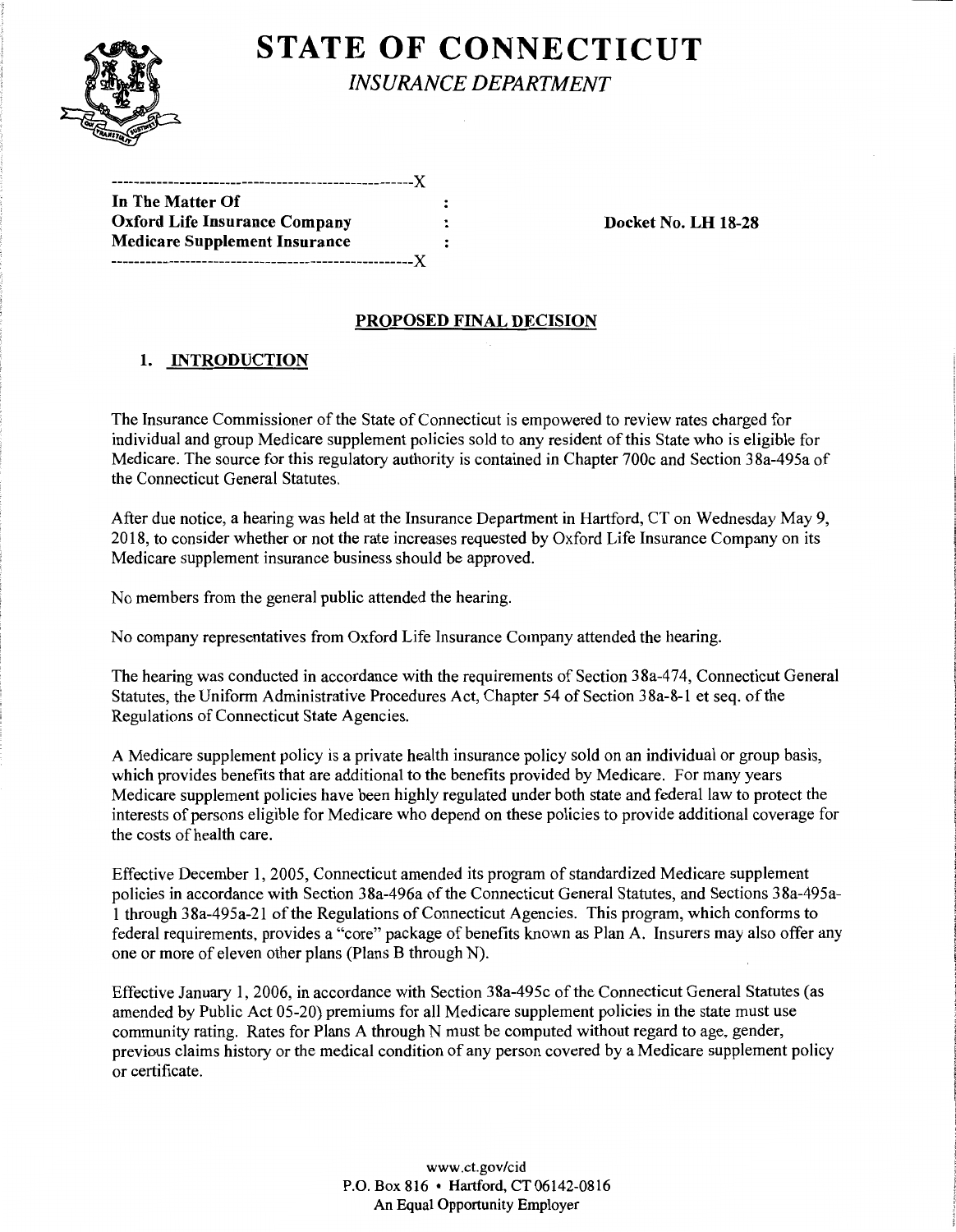The statute provides that coverage under Plans A through N may not be denied on the basis of age, gender, previous claims history or the medical condition of any covered person. Insurers may exclude benefits for losses incurred within six months from the effective date of coverage based on a pre-existing condition.

Effective October 1, 1998, carriers that offer Plan B or Plan C must make these plans as well as Plan A, available to all persons eligible for Medicare by reason of disability.

Insurers must also make the necessary arrangements to receive notice of all claims paid by Medicare for their insureds so that supplement benefits can be computed and paid without requiring insureds to file claim forms for such benefits. This process of direct notice and automatic claims payment is commonly referred to as "piggybacking" or "crossover".

Sections 38a-495 and 38a-522 of the Connecticut General Statutes, and Section 38a-495a-10 of the Regulations of Connecticut Agencies, state that individual and group Medicare supplement policies must have anticipated loss ratios of 65% and 75%, respectively. Under Sections 38a-495-7 and 38a-495a-10 of the Regulations of Connecticut Agencies, filings for rate increases must demonstrate that actual and expected losses in relation to premiums meet these standards, and anticipated loss ratios for the entire future period for which the requested premiums are calculated to provide coverage must be expected to equal or exceed the appropriate loss ratio standard.

Section 3 8a-4 73 of the Connecticut General Statutes provides that no insurer may incorporate in its rates for Medicare supplement policies factors for expenses that exceed 150% of the average expense ratio for that insurer's entire written premium for all lines of health insurance for the previous calendar year.

#### **11. FINDING OF FACT**

After reviewing the exhibits entered into the record of this proceeding, and utilizing the experience, technical competence and specialized knowledge of the Insurance Department, the undersigned makes the following findings of fact:

1. Oxford Life Insurance Company has requested the following rate increases on its group standardized Medicare supplement policy forms 5011-GMS-C-O (A), 5012-GMS-C-O (B), 5013-GMS-C-O (C), 5016-GMS-C-O (F), and 5019-GMS-C-O (I):

|      | Proposed      |  |
|------|---------------|--|
| Plan | Rate Increase |  |
| А    | 7.0%          |  |
| R    | 7.0%          |  |
| C    | 7.0%          |  |
| F    | 7.0%          |  |
|      | 7.0%          |  |

2. As of 12/31/17, there were 263 policies in force nationwide and one in Connecticut.

3. The most recent rate increase approved was 7.0% effective 8/1/2017.